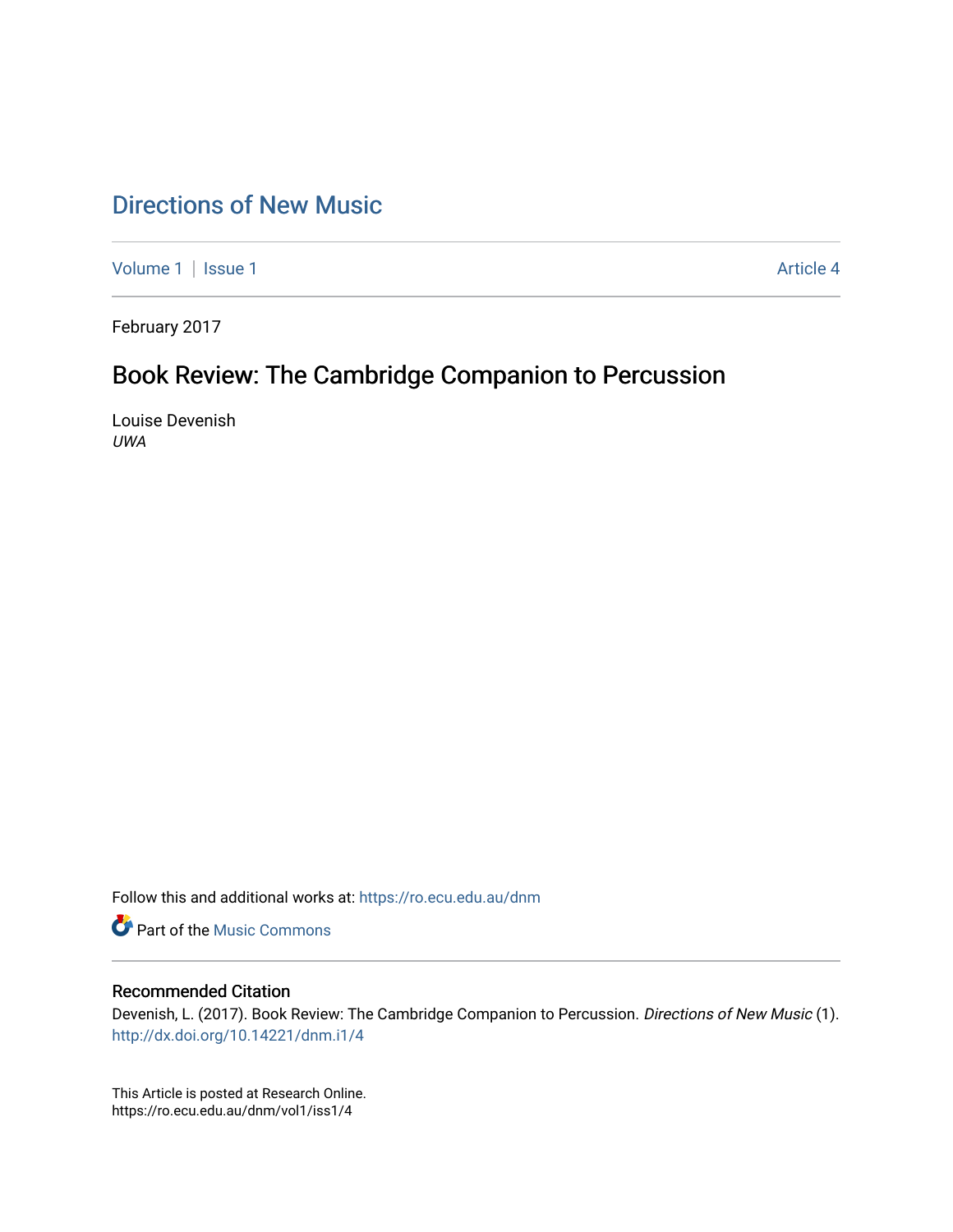### Book Review: The Cambridge Companion to Percussion

#### Abstract

Review of The Cambridge Companion to Percussion, Russell Hartenberger (Ed.), Cornwall: Cambridge University Press, 2016.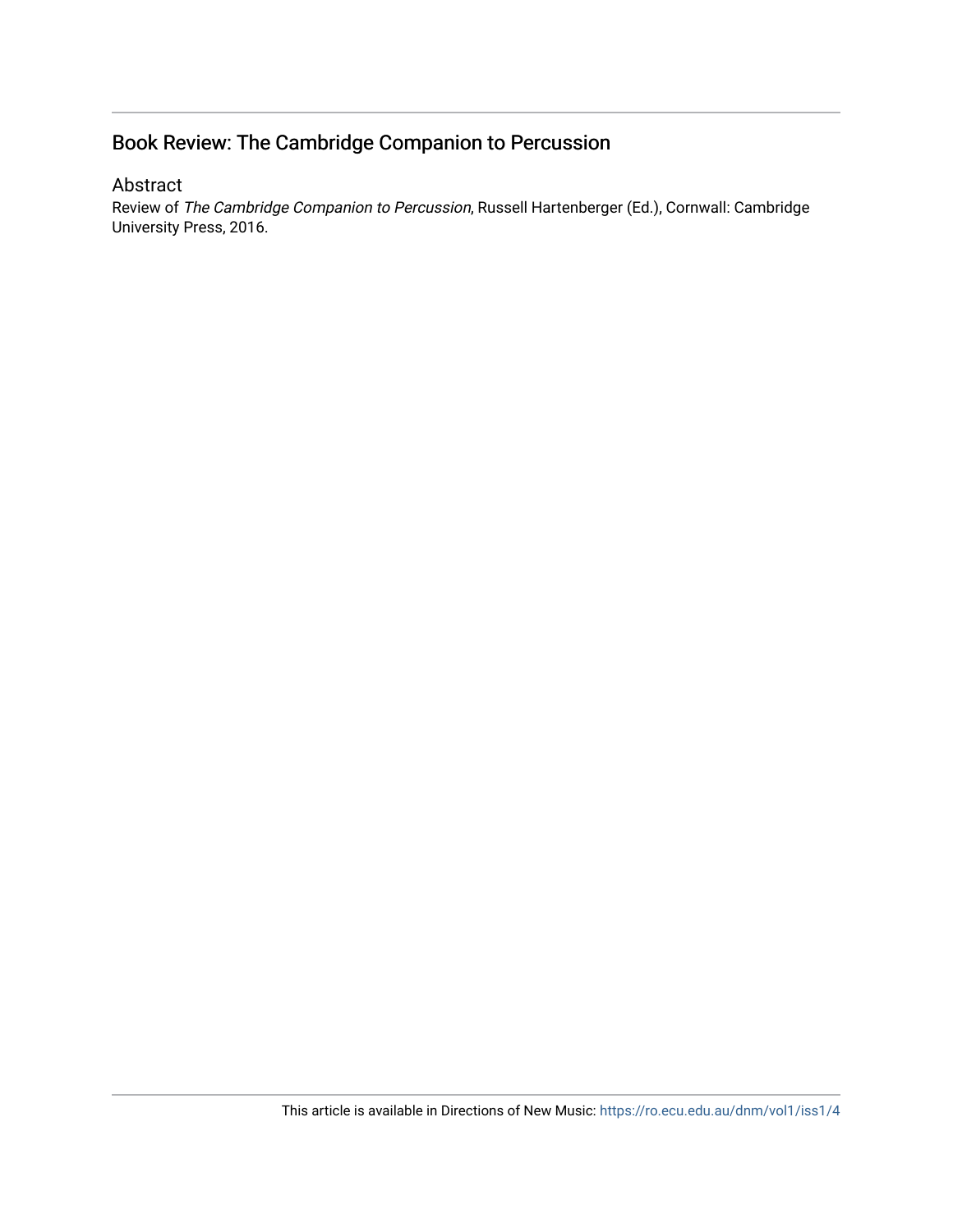#### **Book Review: The Cambridge Companion to Percussion**

Russell Hartenberger (Ed.) Cornwall: Cambridge University Press, 2016 ISBN 978-1-107-09345-3 307 pp., AUD\$58.95 (pb)

#### **Dr. Louise Devenish**

Developments in percussion performance practices, pedagogy, and industry are recognised as some of the major advancements to have taken place in western art music in the last century. Taking the composition dates of landmark percussion ensemble works *Ritmicas No. 5* and *No. 6* by Amadeo Roldán (1930) and *Ionisation* by Edgard Varèse (1929-31) as a point of departure, there are now nine decades of creative activity in this field. Although 'the relatively short history of contemporary percussion music has forced percussionists to include research in their daily routines, in order to invent and master new instruments, and to accelerate their technical development' (Huang, 2015), scholarly literature focussed on this creative research have not emerged in parallel. To date, publications focussed on percussion have been largely been confined to journal articles and dissertations. *The Cambridge Companion to Percussion* is one of a handful of recent book publications including *The Percussionist's Art: Same Bed, Different Dreams* (Schick 2006) and *The Modern Percussion Revolution: Journeys of the Progressive Artist* (Lewis & Aguilar 2014) that begin to address a gap in the literature, and is a must-have for academic and personal libraries internationally. Russell Hartenberger, editor and author of two chapters in *The Cambridge Companion to Percussion*, states that he hopes that this collection of essays is 'representative of the growing significance of percussion in Western music' (p. 3), which this volume achieves.

*The Cambridge Companion to Percussion* offers twenty-one essays that address a variety of percussive concerns, organised into seven chapters titled as follows: Orchestral percussion, The development of percussion instruments, Percussion in performance, Composing music for percussion instruments, Drum sets and drumming, World Percussion, and Percussion and rhythm. Commencing with an essay on historic timpani traditions, the range of topics examined spans centuries of percussion practices, however an emphasis is placed on examining developments in the twentieth century including the roots of electronic percussion, the rise of the marimba in western art music, the impact of percussion instrument design and building on performance, conducting, acoustics and the influence of world music traditions on the contemporary percussionist.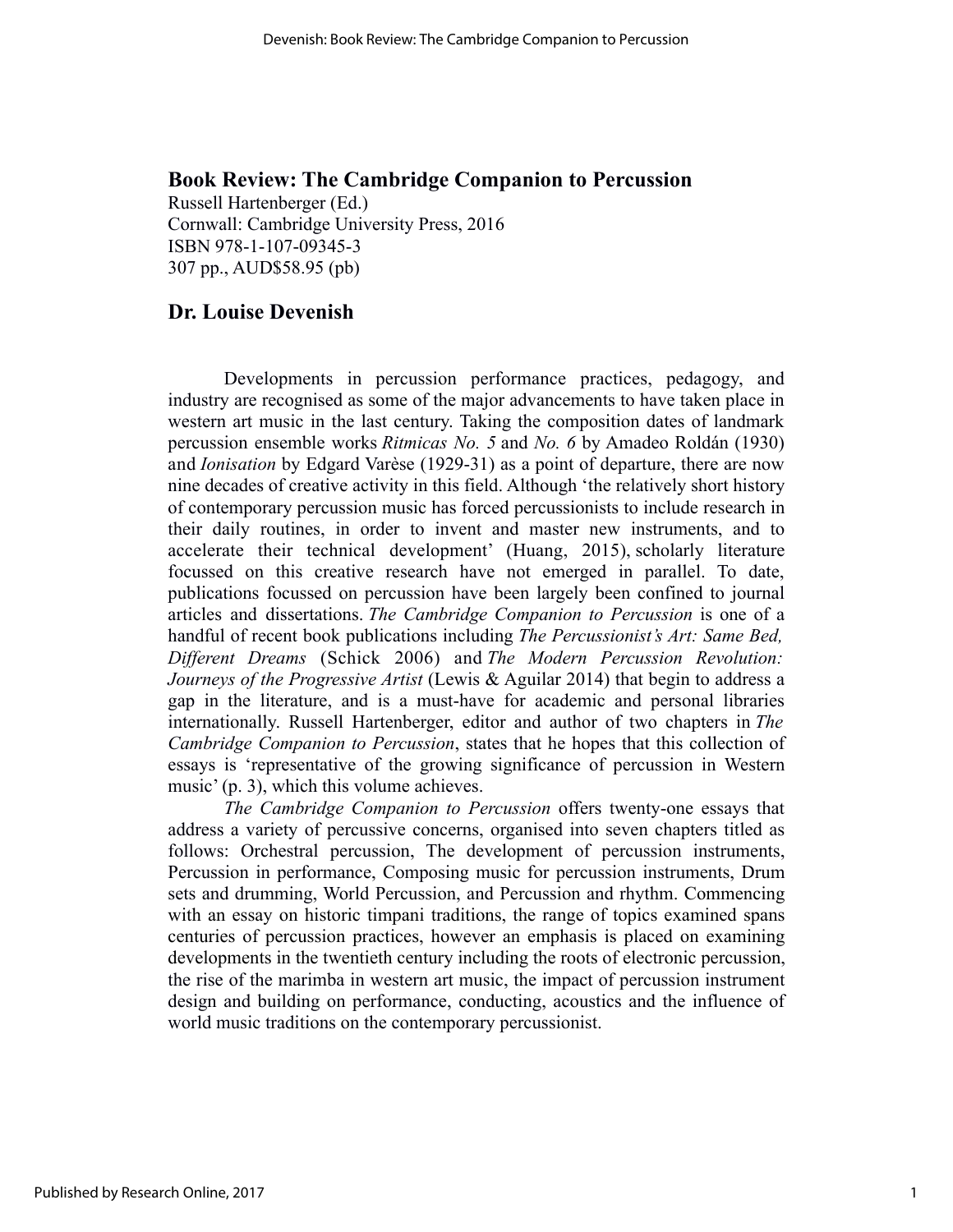The twenty practitioner-scholars whose essays are included in this volume are amongst the world's leaders in their respective specialisation who have had significant influence within the field, and their essays offer readers an 'insider' perspective. For example, essays by Steve Reich, Steven Schick, Jason Treuting and Garry Kvistad focus on each authors' experience and influences, and serve to show readers potential pathways for innovation by example. Others draw attention to smaller percussive sub-disciplines, such Aiyun Huang's chapter 'Percussion theatre: the drama of performance', which is one of the only published writings on this topic. Some essays go further, almost sounding a call to action for readers. In 'Finding a Voice', Bob Becker explores the role of the composer and the role of the percussionist-composer in the creation of the existing body of percussion repertoire, observing the emergence of two compositional streams as the first generations of contemporary percussionists sought to fills gaps in the repertoire. In encouraging the creation of meaningful new works and discussing contributions to the repertoire by percussionists-composers, he states that 'unfortunately, an abundance of percussive skill does not ensure the ability to approach the rigors of creating a compositional voice of any originality or significance' (p.164). This is one of many statements that points to a theme running throughout the book; the desire to see percussion continue to develop with the pioneering spirit of the earliest practitioners. This is expressed by Adam Sliwinski as a wish to 'rip the seams off our limited perception of what truly new music might sound like' (p.114). Sliwinski's essay 'Lost and Found: percussion chamber music and the modern age' is a well-researched exploration of the percussion ensemble, using John Cage's *Third Construction* as a case study.

The combination of heretofore undocumented first-hand experiences, insightful observations of trends in the field and dissection of key issues facing new generations of percussionists makes this a notable collection of essays. Further, the variety of research methods used by the authors showcases an effective range of approaches to scholarly research in percussion. Autoethnography and historical musicology is presented alongside interviews and reflective writing. The inclusion of author biographies, a detailed index and select bibliography of suggested texts further increase the benefit of this publication for students, professionals, musicologists and industry in the percussive arts.

The one minor flaw in this edited collection is the dominance of the North American perspective. On one hand this is understandable; as recent book publications and conferences demonstrate, North American practitioner-scholars are championing the advancement of scholarly activity in parallel with the advancement of performance activity. Colin Currie's chapter 'Taking centre stage; percussionist as soloist', is a welcome inclusion that discusses the evolution of percussion concerti as experienced by this London-based percussionist. This book would have been enhanced with inclusion of writings by authors based in other